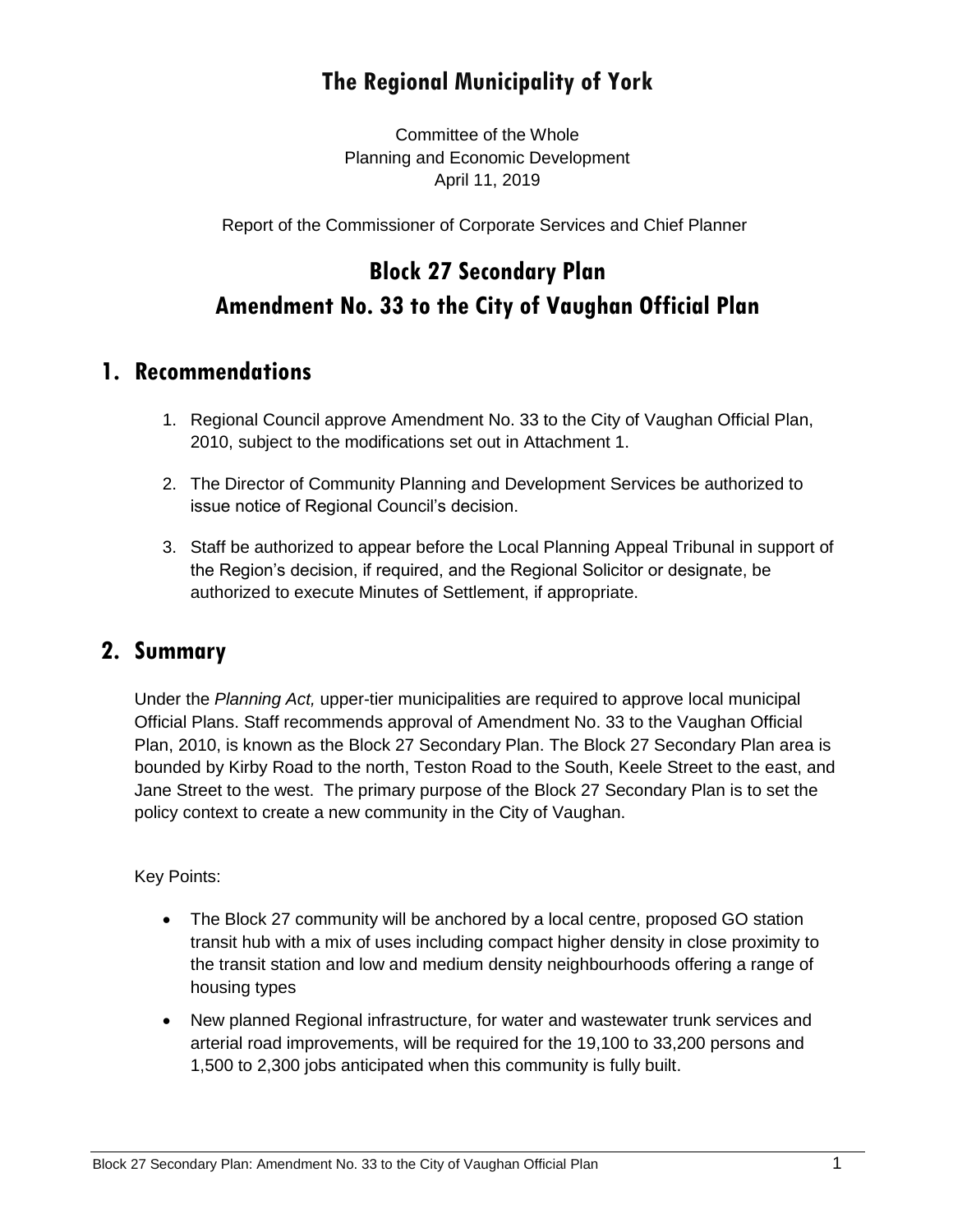# **3. Background**

## **The secondary plan area was added to York Region's Urban Area by Regional Official Plan Amendment No. 2**

The Block 27 Secondary Plan area, illustrated on Attachment 2, is bounded by Kirby Road to the north, Teston Road to the South, Keele Street to the east, and Jane Street to the west. It was approved for new urban growth during York Region's growth management exercise in 2010. York Region Official Plan Amendment 2 (ROPA 2) added the lands to the Urban Area in the York Region Official Plan 2010 (ROP) as part of the Designated Greenfield Area and a New Community Area.

#### **The York Region Official Plan requires secondary plans for New Communities**

Policies of the ROP require the preparation of a secondary plan for New Community Areas. The secondary plan must comprehensively plan each community, in a coordinated manner, to achieve a compact mix of uses and a range of housing types, with high quality urban design including well designed built form, and pedestrian oriented walkability that incorporates a variety of community and human service needs.

## **City of Vaughan Council adopted the Block 27 Secondary Plan in September 2018 and a Regional decision is required by May 9, 2019**

Council of the City of Vaughan adopted the Secondary Plan on September 27, 2018. The Secondary Plan is a policy document that guides development of the new community in conformity with the Vaughan Official Plan, the York Region Official Plan, and relevant Provincial plans and policies. The proposed Secondary Plan contains policies that define the community structure, mobility network, and natural heritage network.

Under the *Planning Act*, York Region has 210 days to make a decision on this Secondary Plan following which it can be appealed to the Local Planning Appeal Tribunal (LPAT) for non-decision by York Region. The 210 day deadline is May 9, 2019.

Since adoption of the Secondary Plan, Vaughan staff have been working with their consultant team to refine a number of policies. These proposed modifications to the Secondary Plan were received by Regional staff on March 22, 2019.

#### **Consultation was extensive throughout the preparation of the Secondary Plan**

City of Vaughan staff held regular meetings at key points of the Secondary Plan Study with the Block 27 participating Landowners Group and the Block 27 multi-agency Technical Advisory Committee (TAC). In addition to formal TAC meetings, meetings were held throughout the process with individual agencies, including meetings with the School Boards, Ministry of Natural Resources and Forestry, Toronto and Region Conservation Authority, and Metrolinx. Five reports were prepared for City Council, including one presentation to Committee of the Whole (Working Session) and one report for consideration by the Finance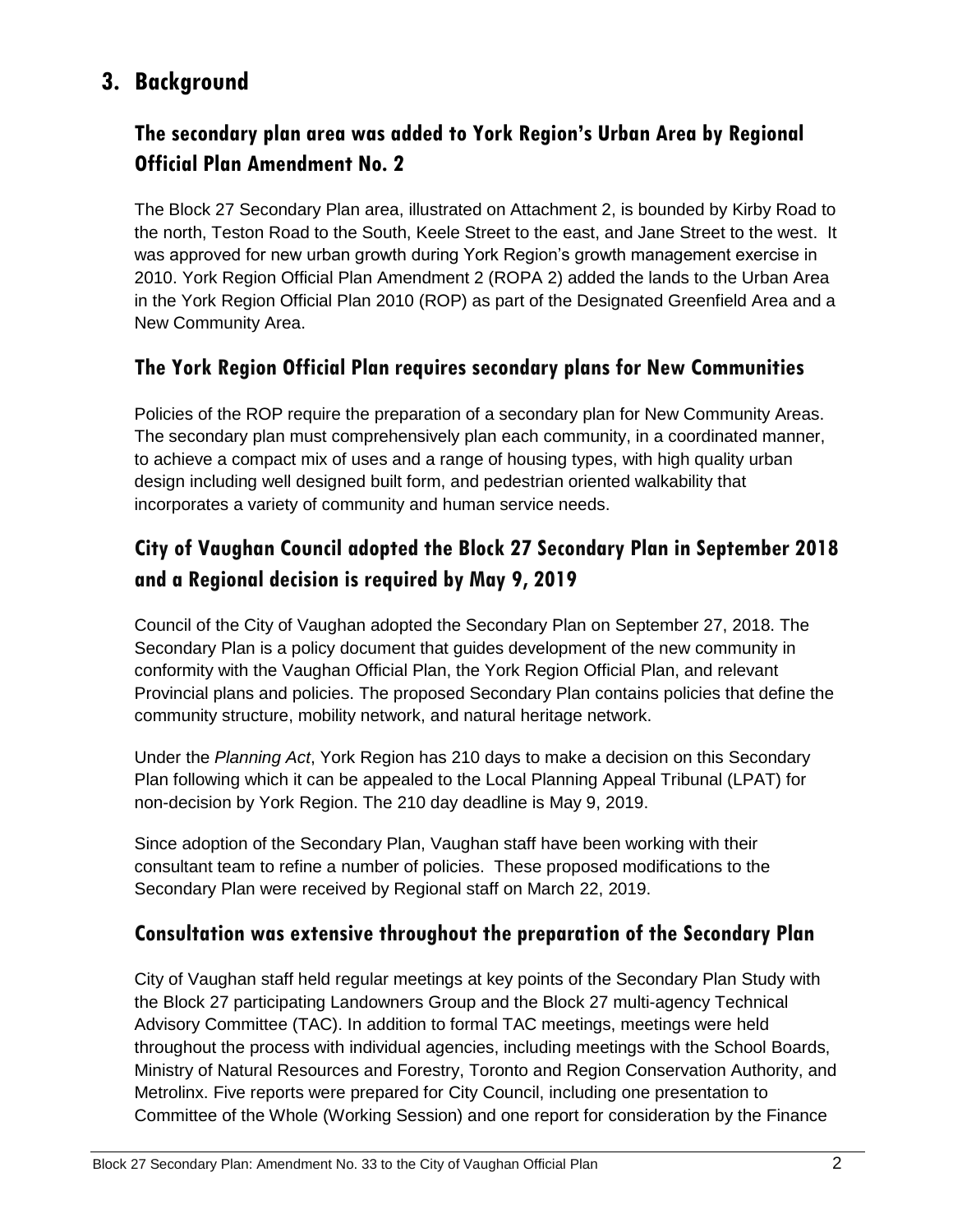Administration and Audit Committee. There were a total of eight public consultation meetings in the form of public open houses, Public Information Meetings, statutory public meeting, and Vaughan Committee of the Whole and Council meetings.

#### **Background studies were conducted in support of the Secondary Plan**

The Secondary Plan is based on detailed background studies, including:

- Upper West Don Subwatershed Study
- North Vaughan and New Communities Transportation Master Plan
- Water and Wastewater Master Servicing Background Study
- Land Budget and Housing Analysis
- Stage 1 Archeological Resource Assessment
- Cultural Heritage Resource Assessment
- Noise and Vibration Background Study
- Preliminary Background Report for Secondary Plan Study
- Commercial Needs Assessment
- Natural Resource Assessment
- Parks and Open Space & Community Facilities Report
- New Community Area Block 27 City of Vaughan Environmental Report
- Vaughan Sustainability and Community Energy Framework

### **Approval of the Block 27 Secondary Plan is appropriate as the Province moves to a new GO station funding model**

On November 29, 2018, Metrolinx released a letter to municipal partners stating that they have been asked by the Minister of Transportation to assess the status of transit projects and determine feasibility of applying a market driven approach to delivering transit infrastructure, starting with new GO stations. As a result, the previous delivery process and Request for Qualifications to build new GO stations was stopped. Metrolinx is working with municipal and development partners to determine where there are opportunities for third party investment to deliver these stations. The approval of this Secondary Plan contains a planned intensification centre around the proposed GO station transit hub, establishes a policy framework for transit supportive development and supports a market driven implementation of a future GO station.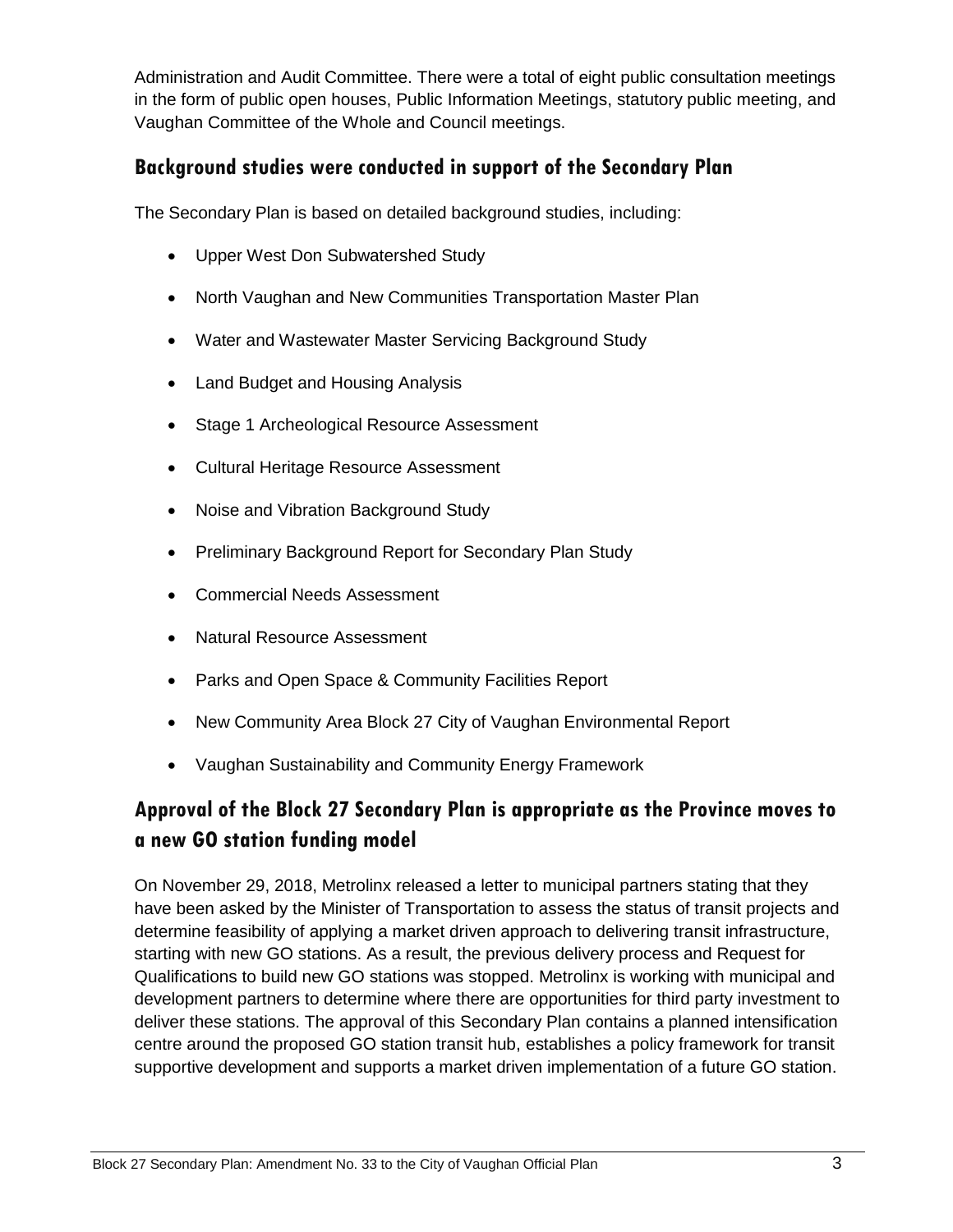# **4. Analysis**

# **The Secondary Plan envisions a complete community that prioritizes people, is sustainable and liveable, and built with a high quality of urban design**

The Secondary Plan provides detailed policies with respect to land use, including height and density provisions, urban design, protection of cultural heritage and archaeological resources, transportation, community facilities, natural heritage and open space. The intent of the policies is to facilitate development of a new community including a mixed-use Kirby GO – Transit Hub Centre, as well as new residential neighbourhoods. The Secondary Plan includes a vision statement that articulates what the new community will look like: a complete community that prioritizes people, will be sustainable and liveable, and built with a high quality of urban design. It will be anchored by a local centre that features schools and community facilities, and a planned transit hub GO Train station. Policies are designed to enable the creation of a complete community and ensure high quality development that is compatible with the surrounding land uses. Attachment 3 illustrates the land use plan.

### **The Block 27 Secondary Plan is consistent with the Provincial Policy Statement**

The Provincial Policy Statement, 2014 (PPS, 2014) provides policy direction on matters of Provincial interest, including efficient use of land within settlement areas where growth and development are focused. The City of Vaughan's comprehensive review considered a portion of their growth to be achieved through new communities, in addition to the intensification that is occurring throughout the City.

The PPS, 2014 provides direction related to the creation of "efficient land use and development patterns which support sustainability by promoting strong, liveable, healthy and resilient communities, protecting the environment and public health and safety and economic growth" (Section 1.0). In particular, it requires the provision of sufficient land for residential, commercial, industrial, recreational, open space and institutional uses and for an appropriate range and mix of housing (Policy 1.1.1). The proposed Secondary Plan is consistent with the goals and intent of the Settlement Area policies outlined in Section 1.1.3 of the PPS, 2014, as it proposes to efficiently use land and infrastructure through the logical extension of development and municipal services.

### **The Block 27 Secondary Plan conforms with the Growth Plan, 2017**

The Growth Plan supports a vision of building compact, vibrant and complete communities that provide convenient access to an appropriate mix of jobs, local services, housing and community infrastructure. The subject lands are currently outside the delineated 'built-up area' in the Growth Plan. The lands have been identified and studied for urban residential growth since York Region's growth management exercise in 2010, and were brought into the settlement area through ROPA 2. The lands are within the Designated Greenfield Area (DGA) of the Growth Plan.

The updated Growth Plan came into effect on July 1, 2017, replacing the Growth Plan, 2006. The Growth Plan, 2017 directs that secondary plans that were established as DGA's prior to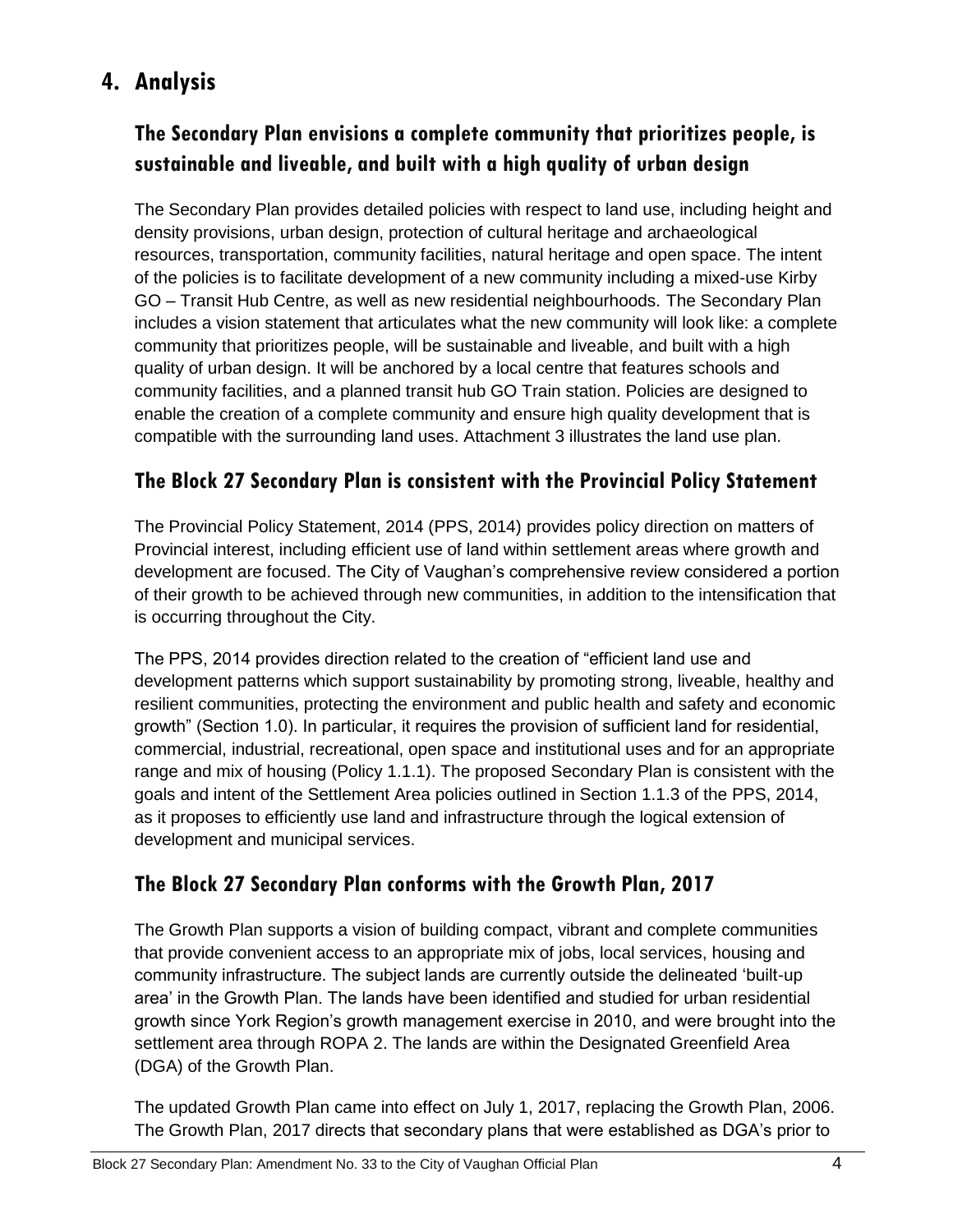the updated Growth Plan, like the Block 27 Plan, can be planned with an approved density target. The current approved density target in the Regional Official Plan for new community areas is 70 residents and jobs combined per hectare.

The Growth Plan also requires increased development densities around GO Transit Stations (Policy 2.2.4.3(c)). The proposed Secondary Plan is planned to meet the Growth Plan required density of 150 persons and jobs per hectare within 500m of the Kirby GO Station.

The proposed Secondary Plan is consistent with the guiding principles and applicable policies of the Growth Plan, 2017 as it supports achievement of complete communities, promotes a range and mix of housing options to serve all sizes, incomes and households, focuses on promoting efficient use of land and infrastructure and supports transit viability.

### **The Block 27 Secondary Plan conforms with the Greenbelt Plan, 2017**

The Greenbelt Plan, 2017 identifies where urbanization should not occur in order to provide permanent protection to the agricultural land base and ecological and hydrological features, areas and functions occurring on this landscape. The Greenbelt Plan, 2017 designates a portion of the proposed Secondary Plan as "Protected Countryside" and "Natural Heritage System".

The proposed Secondary Plan has identified the Greenbelt Plan boundary, ensuring the protection of natural heritage features. Lands designated "Natural Areas" and within the Greenbelt Plan area are subject to the policies of the Greenbelt Plan and Greenbelt policies contained in the Vaughan Official Plan, 2010.

### **The Block 27 Secondary Plan conforms with the York Region Official Plan, 2010**

The following sections outline conformity with the Regional Official Plan, 2010.

#### Regional Structure

'Map 1 – Regional Structure' in the York Region Official Plan, 2010 (ROP) identifies the subject lands are identified as "Urban Area" and "Greenbelt Protected Countryside". Based on Map 2 of the ROP the "Regional Greenlands System" overlaps the "Greenbelt Protected Countryside" corridor and Map 5 shows that there are a number of "Woodlands" within the Secondary Plan area. Map 11, Transit Network, shows a proposed GO station near the intersection of the railway line and Kirby Road. On Map 12, Street Network, the planned widths of Jane Street, Teston Road, and Keele Street are up to 36 metres. Kirby Road is under the jurisdiction of the City of Vaughan.

Notwithstanding that Metrolinx has stopped the current delivery process and Request for Qualifications (RFQ) for new GO stations, as they explore opportunities for third party investment in the delivery of these stations, the Kirby GO station is still identified as a proposed GO station in the Regional Official Plan.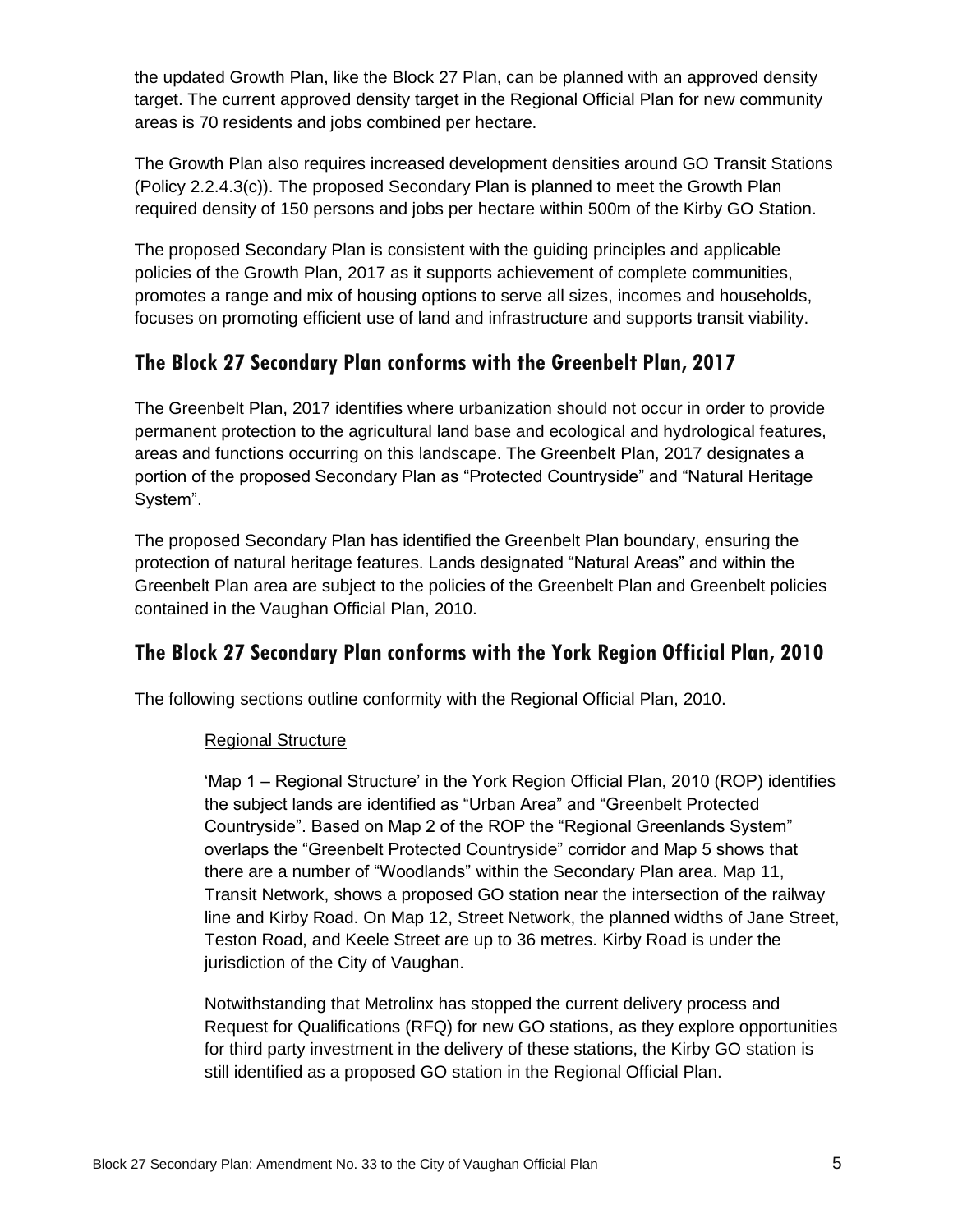This Secondary Plan area is considered a New Community Area by the ROP. As such, the proposed Secondary Plan must conform to the New Community Area polices of ROP Section 5.6 and York Region's New Community Guidelines.

#### New Community Areas

York Region's new community areas are to be planned as compact, vibrant, inclusive and diverse communities connected to a network of parks and open spaces. They will offer a variety of housing, employment and mobility choices with high-quality urban design. ROP Section 5.6 has specific policy requirements to facilitate this vision. The proposed Secondary Plan provides more specific policies to address Section 5.6. Consistent with Section 5.6.1, the proposed Secondary Plan area is being comprehensively planned as a complete community.

#### **Density**

Policy 5.6.3 of the ROP requires New Community Areas to be designed to meet or exceed a minimum density of 20 residential units per hectare and 70 residents and jobs per hectare in the developable area. Through the layout of the land use designations, the proposed Secondary Plan is planned to meet these density targets.

A planned intensification centre is planned around the proposed Kirby GO Station. The centre is to have a high concentration of people and jobs living and working in close proximity. This promotes compact development that meets the intent of the policy direction to create communities that are sustainable, connected, vibrant, compact, mixed-use, and pedestrian friendly. The "Mid-Rise Residential" and "Mid-Rise Mixed Use" designations surrounding the transit hub provide for densities up to 3.0 FSI and 4.0 FSI, respectively. The transit hub densities have the potential to exceed the minimum Major Transit Station Area (MTSA) density of 150 persons and jobs per hectare.

#### **Housing**

The proposed Secondary Plan, in conformity with the ROP, has policies and land use designations to enable a diverse mix of dwelling units and types to increase housing choice. Housing types include single detached, semi-detached, street and block townhouses, back-to-back and stacked townhouses, and apartment buildings up to eight storeys. The proposed Secondary Plan also requires significant developments to demonstrate how they contribute to the target of 25% affordable housing units and also requires, through the Block Plan process, how affordable housing units are allocated by participating landowners.

#### Community Design

ROP New Community Area policies and guidelines focus on high quality urban design, attractive buildings, landscaping and public streetscapes. The Block 27 Secondary Plan establishes a mix of land uses, with context sensitive heights and densities. The Secondary Plan is designed in a manner which supports the creation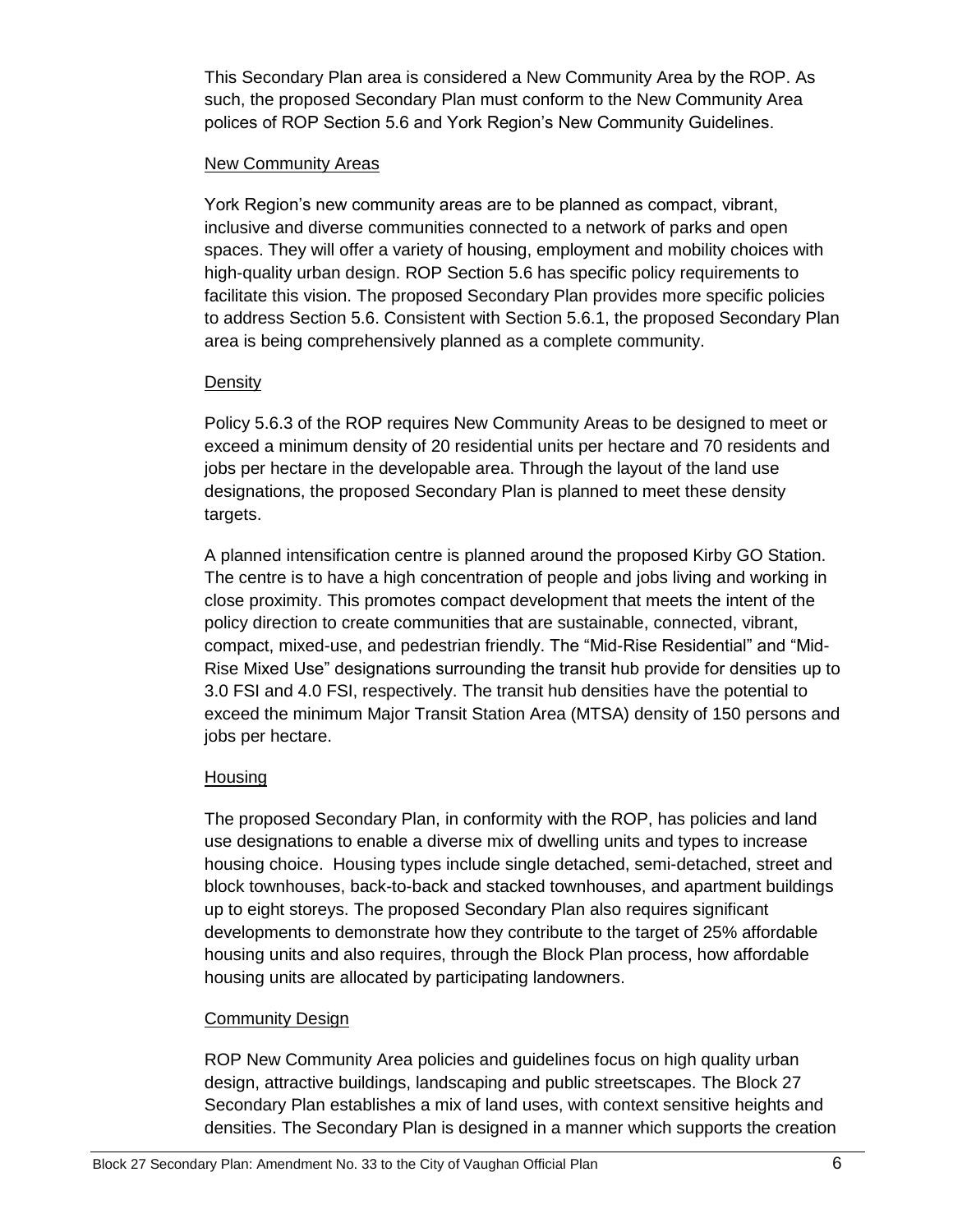of a sustainable complete community while being compatible with the surrounding existing neighbourhoods, and ensuring appropriate protection of cultural and natural heritage resources.

This new community is designed with the future Kirby GO Station area as the focus of increased densities and greatest mix of residential and commercial uses. The area is planned to be well connected by active transportation infrastructure, to help reduce reliance on the private automobile. The balance of the new community will develop in more traditional low-rise residential densities, with higher densities up to 1.5 FSI along the arterial roads and collector road system, and with permissions for local serving retail/commercial nodes.

#### Sustainability / Community Energy

Section 5.2 (Sustainable Cities, Sustainable Communities) of the ROP states that: "These complete communities will be designed to be sustainable by incorporating green building technologies, and renewable and alternative energy options, and over time will evolve into zero carbon and zero waste communities. Standards will help to create well-designed communities that have integrated greenspace, pedestrian and transit networks, and that offer a variety of housing, transportation, human services, and employment options."

The Community Energy Plan (CEP) Framework report highlighted the importance of the design of the new community, specifically building orientation to maximize solar gain, and the concentration of appropriate development density to allow District Energy to be cost effective. The proposed Secondary Plan contains policies implementing the goals and objectives of Green Directions Vaughan, and will require each development to be evaluated against the sustainable development policies of Section 9.1.3 of the VOP 2010, as well as the Council approved Sustainability Performance Metrics. The Sustainability Performance Metrics will inform the development of the Block Plan.

The proposed Secondary Plan contains policies to reduce energy use through implementation of the Block 27 Community Energy Plan. Development will need to demonstrate how buildings are energy efficient, explore potential to use District Energy in the Kirby GO Station transit hub, explore potential to use waste heat recovery systems, and to design the new community to facilitate renewable energy generation.

Based on this overview and the detailed policy analysis in Attachments 4 and 5, York Region staff have assessed that the Secondary Plan is in conformity with the Regional Official Plan.

# **Build-out of Block 27 requires implementation of a number of Regional infrastructure projects**

From a transportation perspective, three of the four arterial roads that abut this concession block will need to be improved and urbanized for full build out of the community. Teston Road, the southern boundary road, has already been improved to four lanes. The other three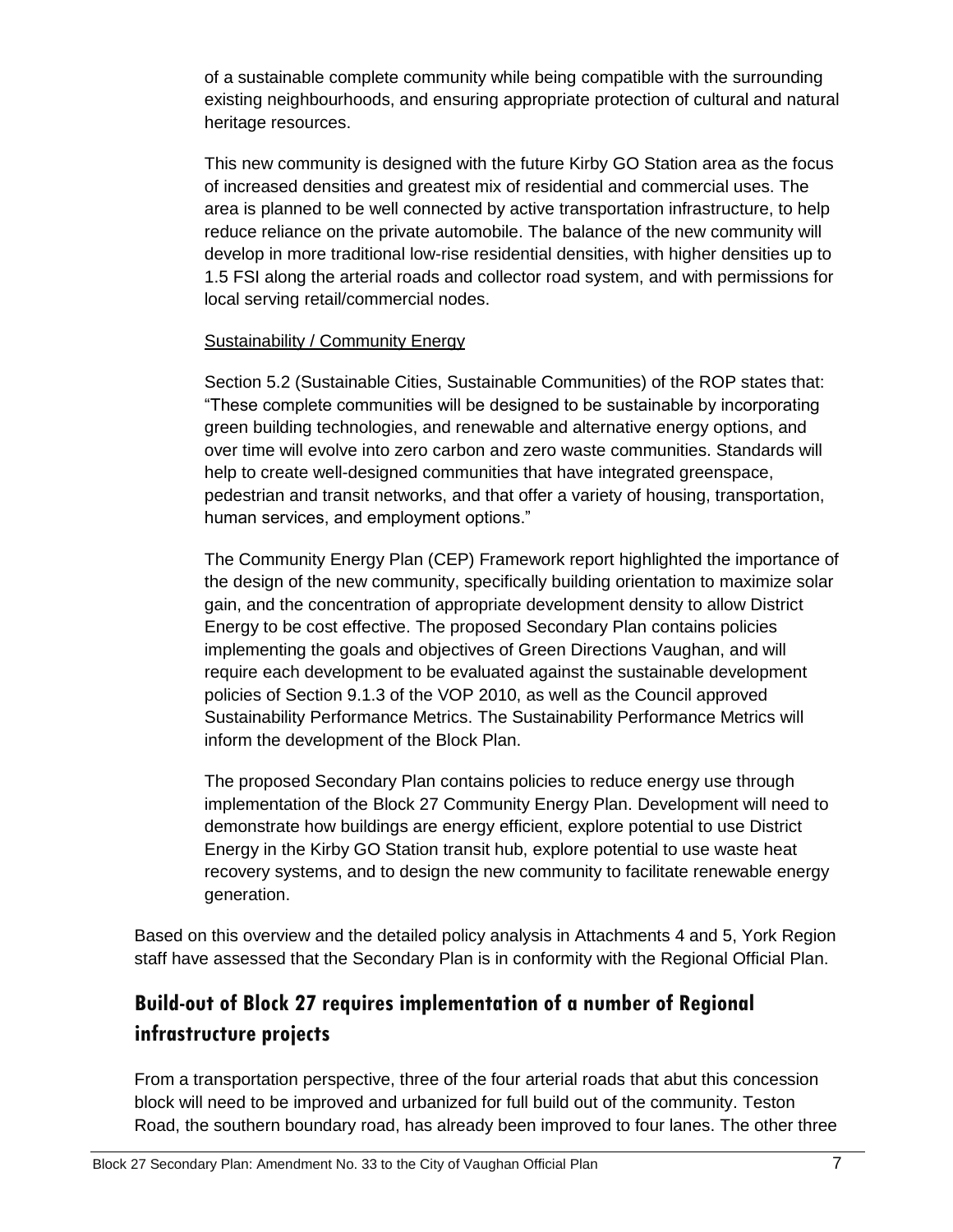arterial roads, Jane Street, Kirby Road, and Keele Street, will need to be improved from their current rural cross sections. Kirby Road is currently under the City of Vaughan's jurisdiction.

The Northeast Vaughan Water and Wastewater Services Environmental Assessment has identified water and wastewater infrastructure needed to service anticipated development in northeast Vaughan to the year 2051. Improvements include a new trunk sewer from Langstaff Road to Teston Road and a new watermain from Teston Road to King Vaughan Road. These improvements, along with their respective appurtenances, are scheduled to be completed and commissioned in 2028 at a cost of \$253.2M. Some capacity for initial stages can be made available through the existing local and Regional system.

The timing of development will need to be coordinated with the provision of Regional infrastructure. Once the Block 27 Secondary Plan is approved, the Block Plan and Master Environmental Services Plan (MESP) will detail the developable areas, residential loting patterns, design of local roads, and design of water, wastewater and stormwater systems in accordance with the Secondary Plan. Through this exercise, a phasing plan will be developed to ensure that the pace of development is coordinated with required Regional and local infrastructure.

### **There are a number of minor and technical modifications recommended to the adopted Secondary Plan**

Vaughan Planning staff have requested a number of minor modifications to improve readability and clarity of the policies. These modifications, as set out in Attachment 1, are primarily grammatical and syntax in nature, and do not alter the intent of the policies.

York Region Planning staff proposes a modification to include the planned population and job growth numbers for this new community area. While estimated planned population and job numbers are approximate and preliminary, they are required to ensure the land use designations, together with their respective built densities, are appropriately planned, designed and configured to meet or exceed the target of 70 persons and jobs per hectare, as set out in the Vaughan and York Region Official Plans for New Community Areas.

## **5. Financial**

The approval of this Secondary Plan will enable development applications that will generate Regional and local assessments to help pay for needed services. Growth in this area has been anticipated through the York Region Official Plan, Regional Transportation Master Plan, and Regional Water and Wastewater Master Plan. Development charge revenues collected from new developments will support required growth related infrastructure.

In the event that Regional Council's decision is appealed to the Local Planning Appeal Tribunal, there would be costs associated with defending the Region's position including staff resources and other costs of participation in appeal proceedings.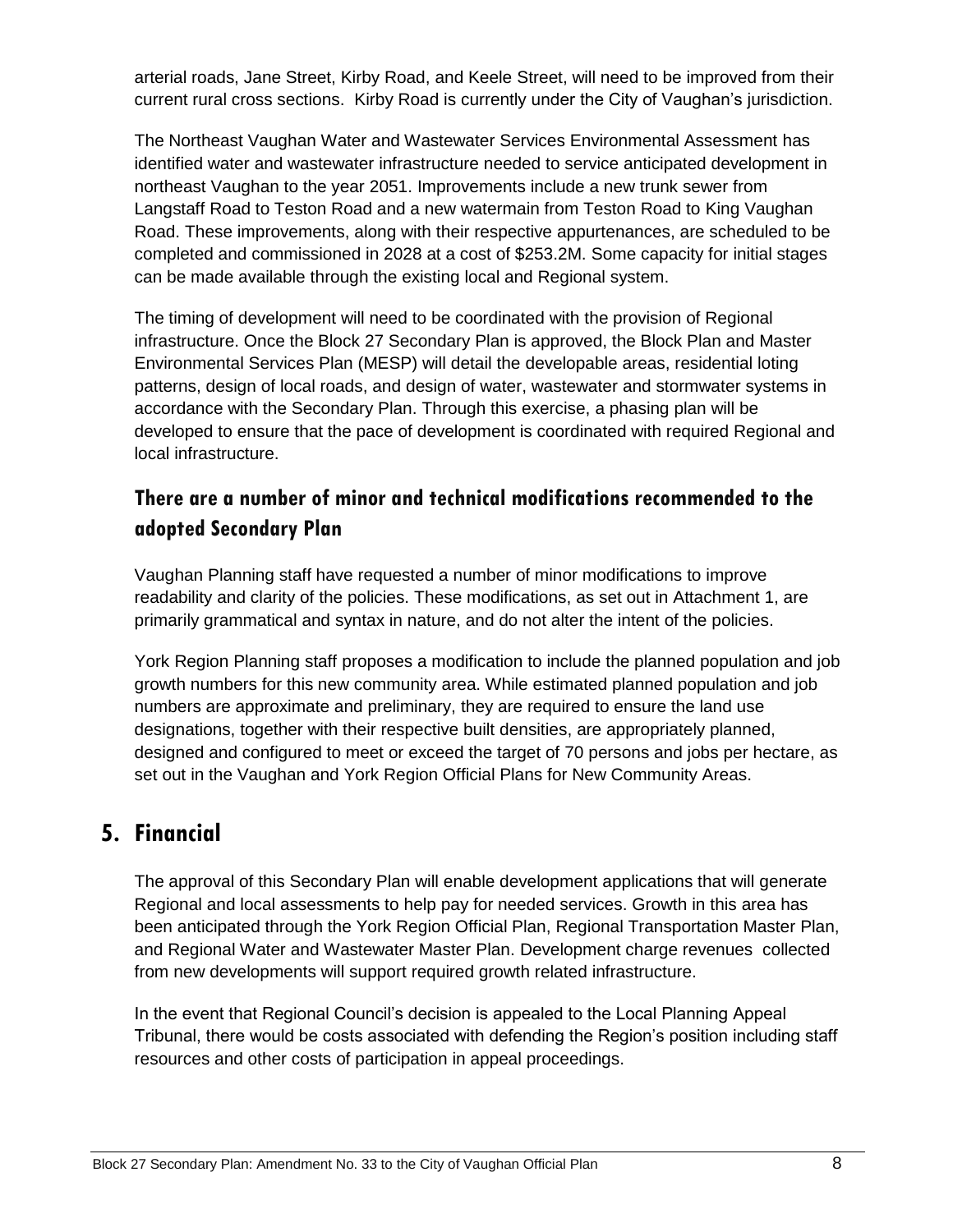# **6. Local Impact**

City of Vaughan Council adopted the Block 27 Secondary Plan on September 27, 2018. Regional Council's approval of this Secondary Plan will enable the creation of a new community area envisioned to be a complete community that prioritizes people, is sustainable and liveable, and built with a high quality of urban design. This provides the policy framework for completion of the detailed Block Plan, MESP and subsequent draft plan of subdivisions and site plans.

Most of the proposed modifications, outlined in Attachment 1, originate from Vaughan Planning staff. Proposed modifications are considered minor in nature and do not alter the intent of the policies.

## **7. Conclusion**

In 2010, additional lands were brought into the Urban Area in both the Regional and City of Vaughan's Official Plans, including the Block 27 Secondary Plan area. The Regional Official Plan requires a secondary plan for New Community Areas to ensure each area is planned in a comprehensive and coordinated manner. Background studies were conducted in support of the secondary plan, and extensive public and stakeholder consultation occurred throughout the process. The Secondary Plan provides policies with respect to land use, including height and density provisions, urban design, protection of cultural heritage and archaeological resources, transportation, community facilities, natural heritage and open space.

Approval of the Block 27 Secondary Plan, as modified, is consistent with the Provincial Policy Statement 2014, and conforms to the Growth Plan 2017, the Greenbelt Plan 2017, and the York Region Official Plan.

Regional staff recommend that the Block 27 Secondary Plan be approved, subject to the modifications set out in Attachment 1.

For more information on this report, please contact Augustine Ko, Senior Planner, at 1-877- 464-9675 ext. 71524. Accessible formats or communication supports are available upon request.